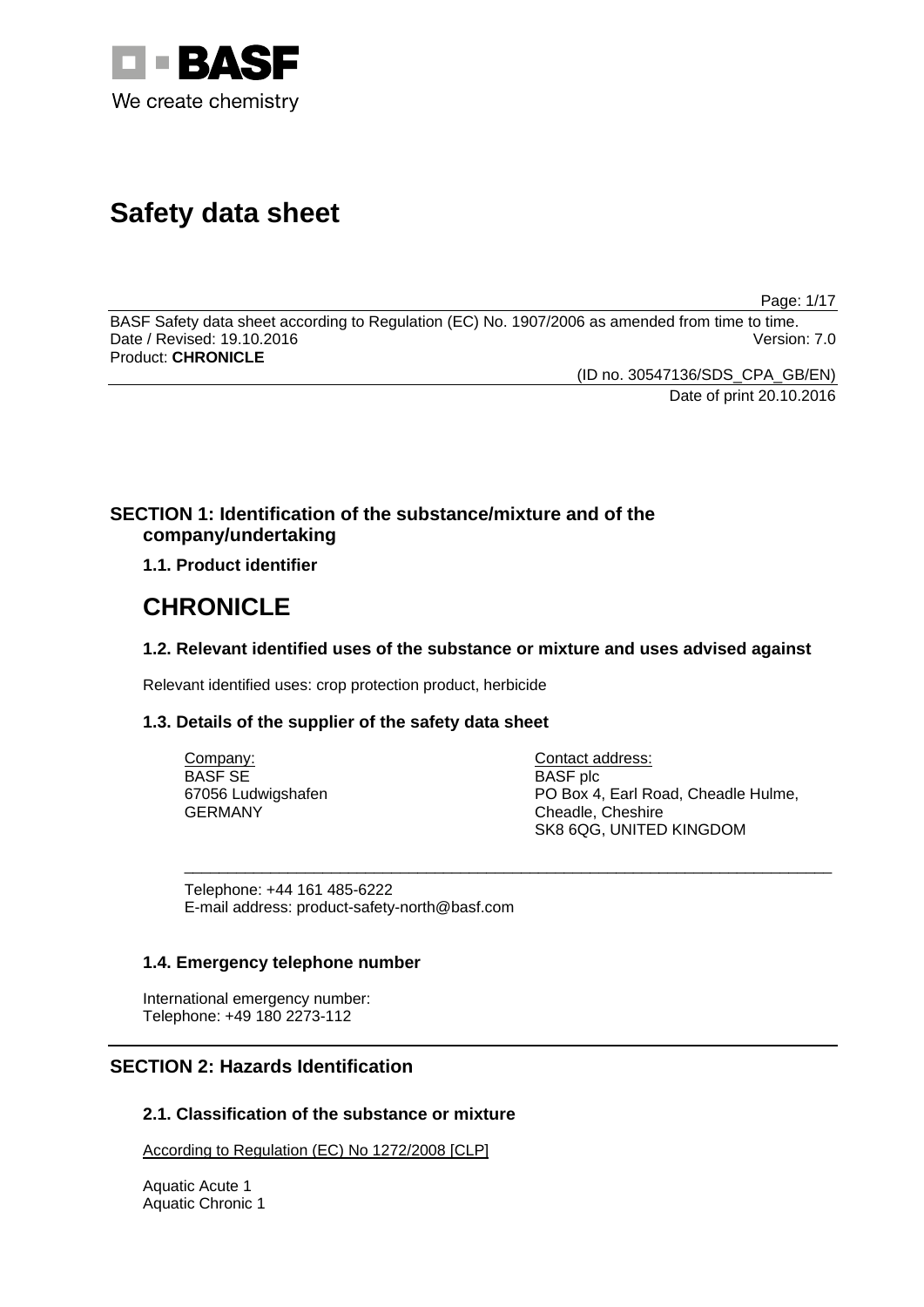Page: 2/17

BASF Safety data sheet according to Regulation (EC) No. 1907/2006 as amended from time to time. Date / Revised: 19.10.2016 **Version: 7.0** Product: **CHRONICLE**

> (ID no. 30547136/SDS\_CPA\_GB/EN) Date of print 20.10.2016

### H410, EUH401

For the classifications not written out in full in this section the full text can be found in section 16.

# **2.2. Label elements**

Globally Harmonized System (GHS) in accordance with UK regulations.

Pictogram:



Signal Word: Warning

Hazard Statement: H410 Very toxic to aquatic life with long lasting effects. EUH401 To avoid risks to human health and the environment, comply with the instructions for use.

Precautionary Statements (Response): P391 Collect spillage.

Labeling of special preparations (GHS): EUH208: May produce an allergic reaction. Contains: PENDIMETHALIN, 1,2-BENZISOTHIAZOL-3(2H)-ONE

### **2.3. Other hazards**

According to Regulation (EC) No 1272/2008 [CLP]

See section 12 - Results of PBT and vPvB assessment.

If applicable information is provided in this section on other hazards which do not result in classification but which may contribute to the overall hazards of the substance or mixture.

# **SECTION 3: Composition/Information on Ingredients**

# **3.1. Substances**

Not applicable

### **3.2. Mixtures**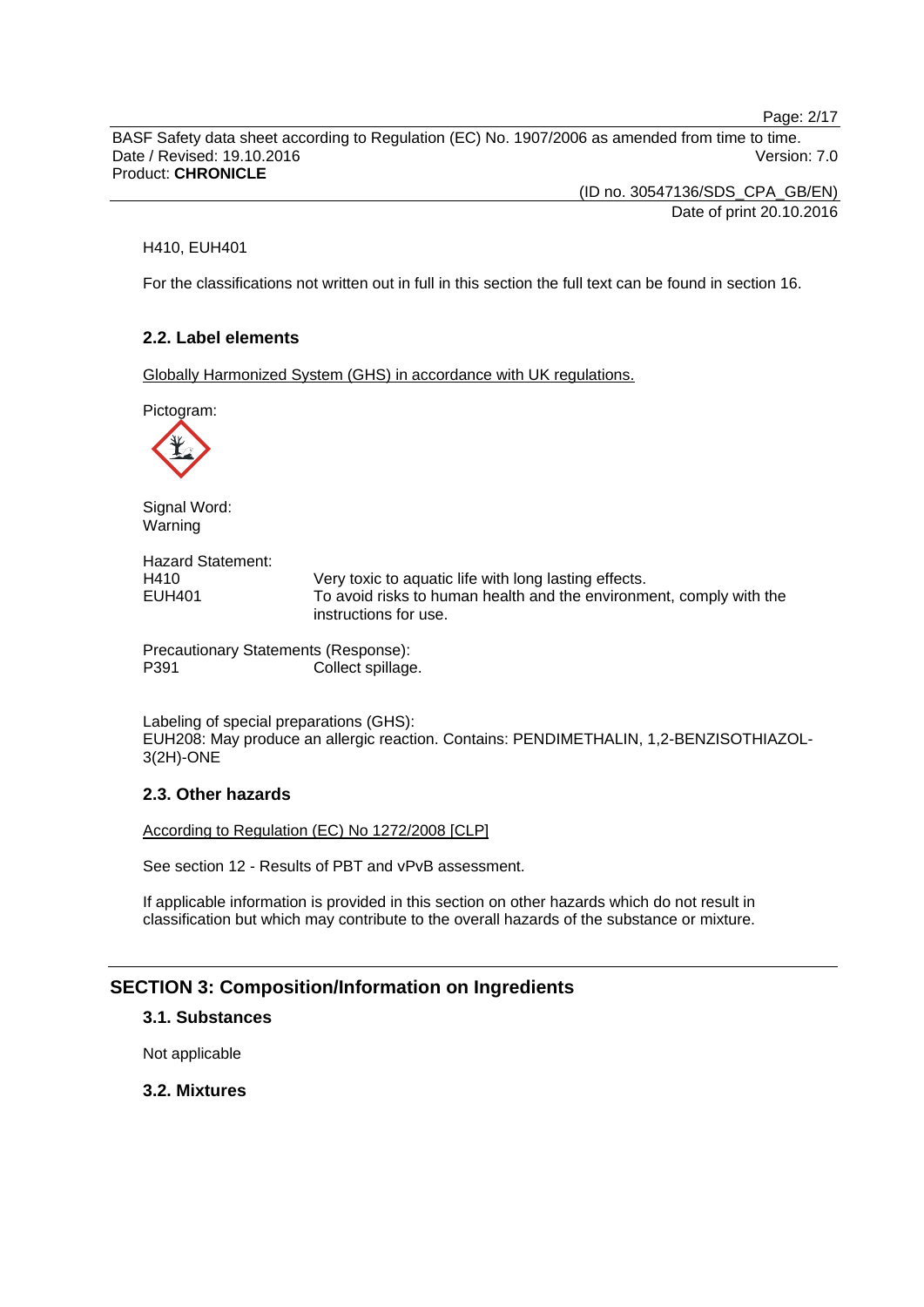Page: 3/17

BASF Safety data sheet according to Regulation (EC) No. 1907/2006 as amended from time to time. Date / Revised: 19.10.2016 **Version: 7.0** Product: **CHRONICLE**

(ID no. 30547136/SDS\_CPA\_GB/EN)

Date of print 20.10.2016

#### Chemical nature

crop protection product, herbicide, suspension concentrate (SC)

Hazardous ingredients (GHS) according to Regulation (EC) No. 1272/2008

pendimethalin (ISO); N-(1-ethylpropyl)-2,6-dinitro-3,4-xylidine Content (W/W): 28.8 % CAS Number: 40487-42-1 EC-Number: 254-938-2 INDEX-Number: 609-042-00-X Skin Sens. 1 Aquatic Acute 1 Aquatic Chronic 1 H317, H400, H410

> Differing classification according to current knowledge and the criteria given in Annex I of Regulation (EC) No. 1272/2008 Skin Sens. 1B Aquatic Acute 1 Aquatic Chronic 1 H317, H400, H410

picolinafen (ISO); 2-Pyridinecarboxamide, N-(4-fluorophenyl)-6-[3-(trifluoromethyl)phenoxy]- Content (W/W): 1.4 % CAS Number: 137641-05-5 Aquatic Acute 1 Aquatic Chronic 1 H400, H410

1,2-benzisothiazol-3(2H)-one; 1,2-benzisothiazolin-3-one Content (W/W):  $< 0.05$  % CAS Number: 2634-33-5

> EC-Number: 220-120-9 INDEX-Number: 613-088-00-6

Acute Tox. 4 (oral) Skin Corr./Irrit. 2 Eye Dam./Irrit. 1 Skin Sens. 1 Aquatic Acute 1 M-factor acute: 10 H318, H315, H302, H317, H400

Specific concentration limit: Skin Sens. 1: >= 0.05 %

Propane-1,2-diol Content (W/W): < 10 % CAS Number: 57-55-6 EC-Number: 200-338-0 REACH registration number: 01- 2119456809-23

Silicon dioxide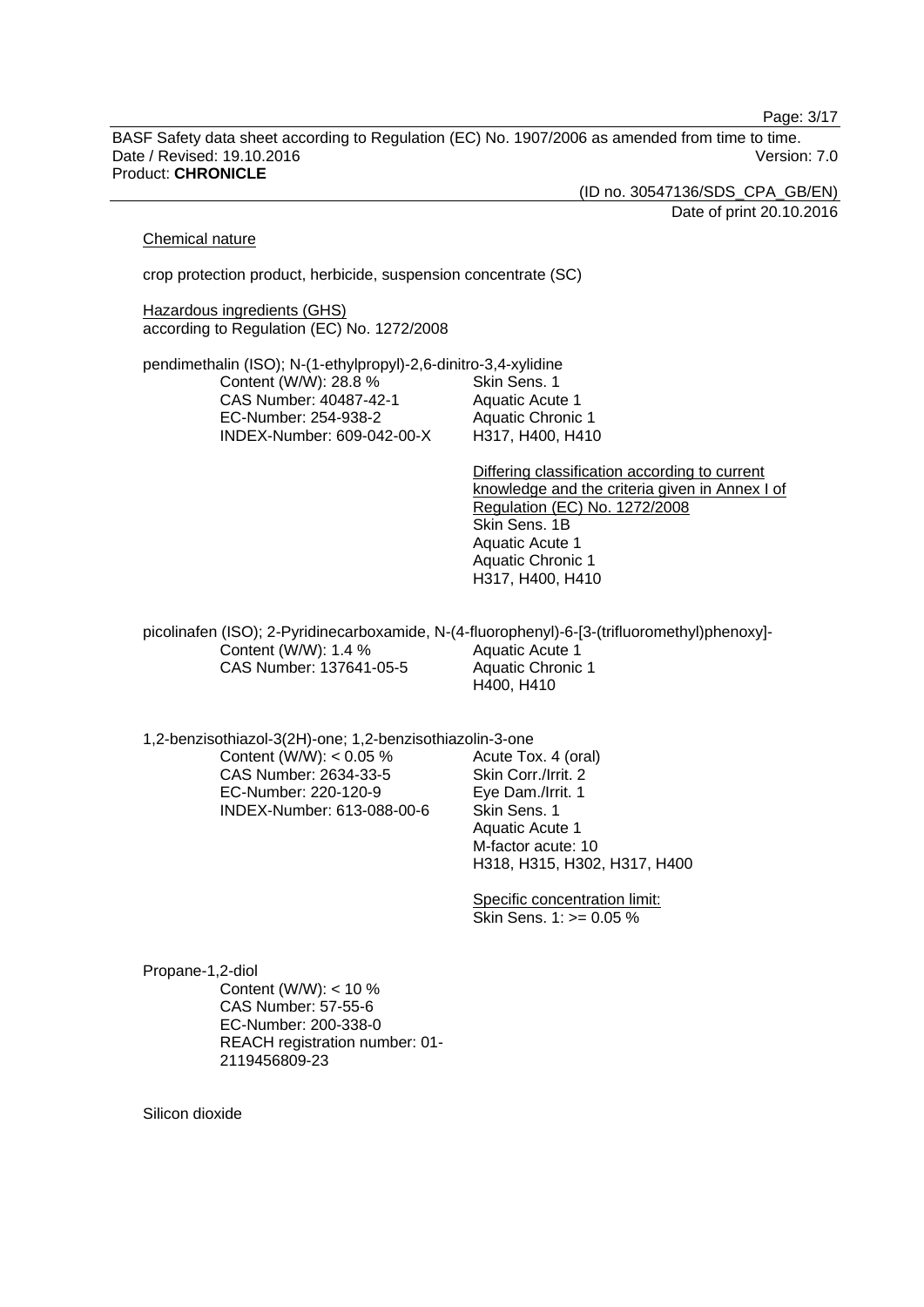Page: 4/17

BASF Safety data sheet according to Regulation (EC) No. 1907/2006 as amended from time to time. Date / Revised: 19.10.2016 **Version: 7.0** Product: **CHRONICLE**

(ID no. 30547136/SDS\_CPA\_GB/EN)

Date of print 20.10.2016

Content (W/W):  $< 5 \%$ CAS Number: 7631-86-9 EC-Number: 231-545-4 REACH registration number: 01- 2119379499-16

For the classifications not written out in full in this section, including the hazard classes and the hazard statements, the full text is listed in section 16.

# **SECTION 4: First-Aid Measures**

# **4.1. Description of first aid measures**

Show container, label and/or safety data sheet to physician.

Remove contaminated clothing.

If inhaled: Keep patient calm, remove to fresh air, seek medical attention.

On skin contact: Wash thoroughly with soap and water.

On contact with eyes: Wash affected eyes for at least 15 minutes under running water with eyelids held open.

On ingestion: Immediately rinse mouth and then drink 200-300 ml of water, seek medical attention.

### **4.2. Most important symptoms and effects, both acute and delayed**

Symptoms: The most important known symptoms and effects are described in the labelling (see section 2) and/or in section 11., Further important symptoms and effects are so far not known.

### **4.3. Indication of any immediate medical attention and special treatment needed**

Treatment: Treat according to symptoms (decontamination, vital functions), no known specific antidote.

# **SECTION 5: Fire-Fighting Measures**

### **5.1. Extinguishing media**

Suitable extinguishing media: water spray, carbon dioxide, foam, dry powder

### **5.2. Special hazards arising from the substance or mixture**

carbon monoxide, Hydrogen fluoride, Carbon dioxide, nitrogen oxides, sulfur oxides The substances/groups of substances mentioned can be released in case of fire.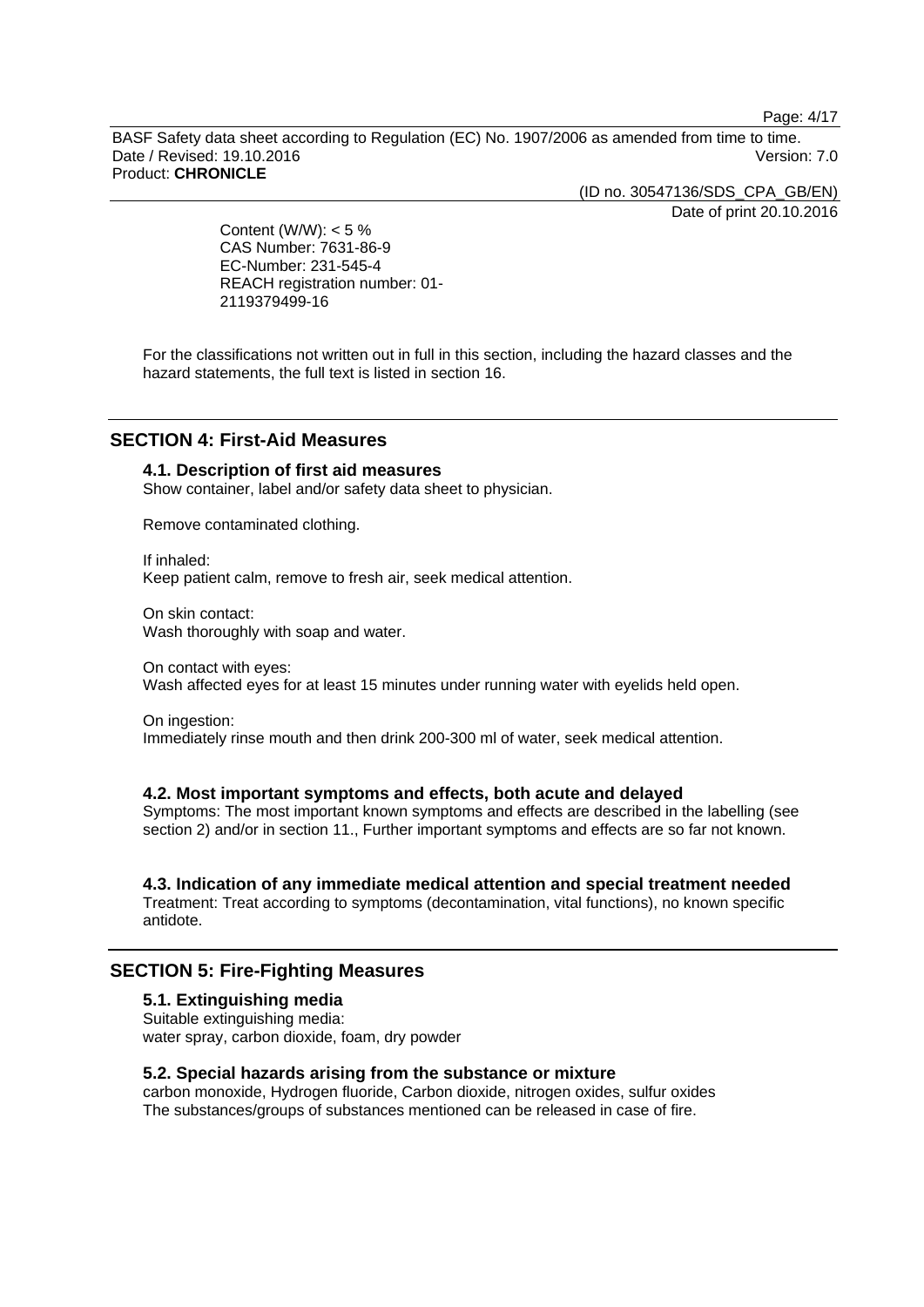Page: 5/17

BASF Safety data sheet according to Regulation (EC) No. 1907/2006 as amended from time to time. Date / Revised: 19.10.2016 Version: 7.0 Product: **CHRONICLE**

(ID no. 30547136/SDS\_CPA\_GB/EN)

Date of print 20.10.2016

# **5.3. Advice for fire-fighters**

Special protective equipment:

Wear self-contained breathing apparatus and chemical-protective clothing.

Further information:

Collect contaminated extinguishing water separately, do not allow to reach sewage or effluent systems. Dispose of fire debris and contaminated extinguishing water in accordance with official regulations. In case of fire and/or explosion do not breathe fumes. Keep containers cool by spraying with water if exposed to fire.

# **SECTION 6: Accidental Release Measures**

### **6.1. Personal precautions, protective equipment and emergency procedures**

Do not breathe vapour/spray. Use personal protective clothing. Avoid contact with the skin, eyes and clothing.

### **6.2. Environmental precautions**

Do not allow contamination of public drains or surface or ground waters. Inform local water plc if spillage enters drains and the Environment Agency (England & Wales), the Scottish Environmental Protection Agency (Scotland), or the Environment and Heritage Service (Northern Ireland) if it enters surface or ground waters. Keep people and animals away.

### **6.3. Methods and material for containment and cleaning up**

For small amounts: Pick up with suitable absorbent material (e.g. sand, sawdust, general-purpose binder, kieselguhr).

For large amounts: Dike spillage. Pump off product.

Dispose of absorbed material in accordance with regulations. Collect waste in suitable containers, which can be labeled and sealed. Clean contaminated floors and objects thoroughly with water and detergents, observing environmental regulations.

# **6.4. Reference to other sections**

Information regarding exposure controls/personal protection and disposal considerations can be found in section 8 and 13.

# **SECTION 7: Handling and Storage**

### **7.1. Precautions for safe handling**

No special measures necessary if stored and handled correctly. Ensure thorough ventilation of stores and work areas. When using do not eat, drink or smoke. Hands and/or face should be washed before breaks and at the end of the shift.

Protection against fire and explosion:

No special precautions necessary. The substance/product is non-combustible. Product is not explosive.

### **7.2. Conditions for safe storage, including any incompatibilities**

Segregate from foods and animal feeds.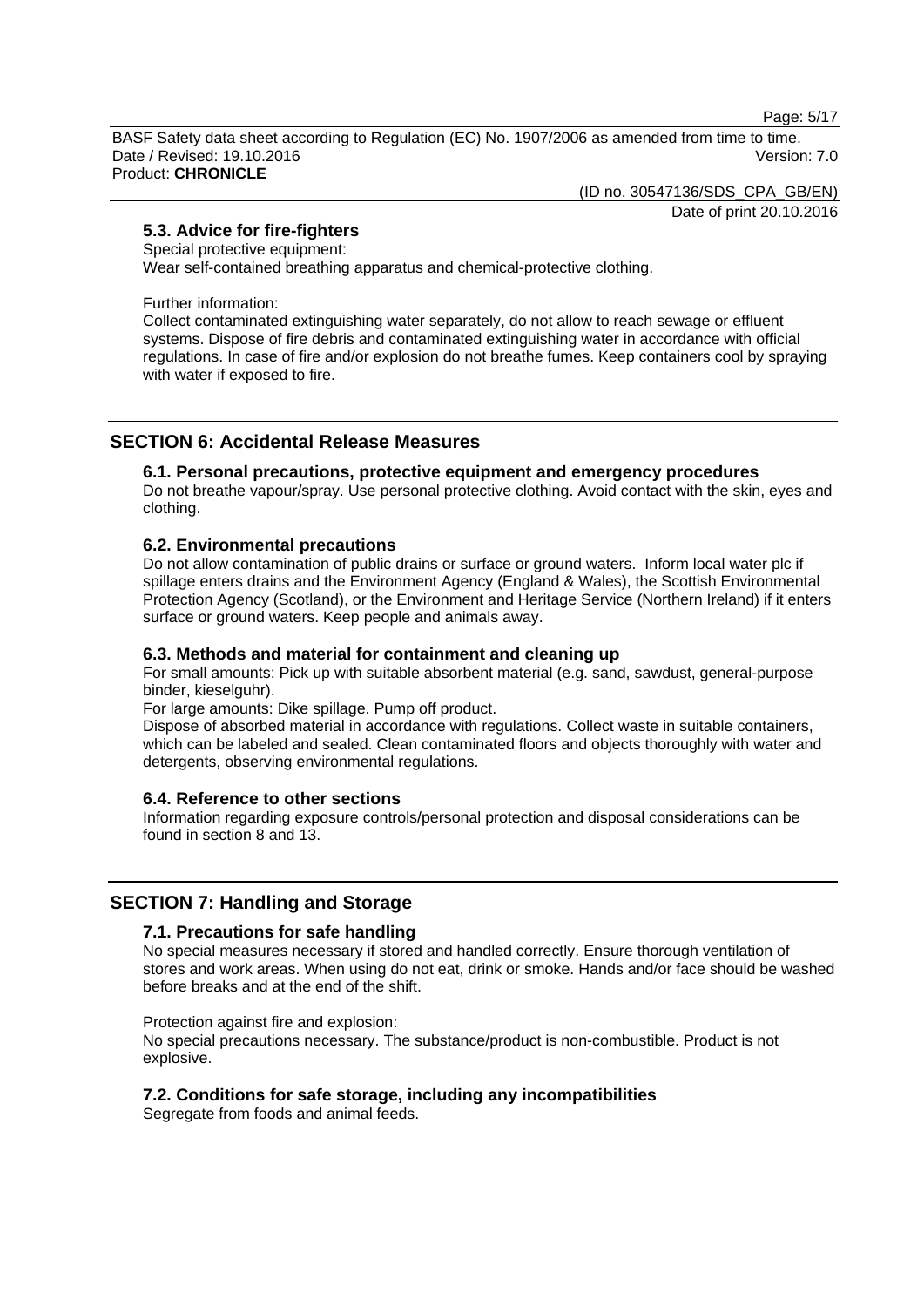Page: 6/17

BASF Safety data sheet according to Regulation (EC) No. 1907/2006 as amended from time to time. Date / Revised: 19.10.2016 **Version: 7.0** Product: **CHRONICLE**

(ID no. 30547136/SDS\_CPA\_GB/EN)

Date of print 20.10.2016

Further information on storage conditions: Keep away from heat. Protect from direct sunlight.

Protect from temperatures below: -5 °C

Changes in the properties of the product may occur if substance/product is stored below indicated temperature for extended periods of time.

Protect from temperatures above: 35 °C

Changes in the properties of the product may occur if substance/product is stored above indicated temperature for extended periods of time.

### **7.3. Specific end use(s)**

For the relevant identified use(s) listed in Section 1 the advice mentioned in this section 7 is to be observed.

# **SECTION 8: Exposure Controls/Personal Protection**

### **8.1. Control parameters**

Components with occupational exposure limits

57-55-6: Propane-1,2-diol TWA value 10 mg/m3 (WEL/EH 40 (UK)), Particulate TWA value 474 mg/m3 ; 150 ppm (WEL/EH 40 (UK)), Total vapour and particulates 7631-86-9: Silicon dioxide TWA value 6 mg/m3 (WEL/EH 40 (UK)), Inhalable dust TWA value 2.4 mg/m3 (WEL/EH 40 (UK)), Respirable dust

Refer to the current edition of HSE Guidance Note EH40 Occupational Exposure Limits (United Kingdom). For normal use and handling refer to the product label/leaflet.

### **8.2. Exposure controls**

Personal protective equipment

Respiratory protection: Respiratory protection not required.

Hand protection:

Suitable chemical resistant safety gloves (EN 374) also with prolonged, direct contact (Recommended: Protective index 6, corresponding > 480 minutes of permeation time according to EN 374): E.g. nitrile rubber (0.4 mm), chloroprene rubber (0.5 mm), butyl rubber (0.7 mm) etc.

Eye protection: Safety glasses with side-shields (frame goggles) (e.g. EN 166)

Body protection:

Body protection must be chosen depending on activity and possible exposure, e.g. apron, protecting boots, chemical-protection suit (according to EN 14605 in case of splashes or EN ISO 13982 in case of dust).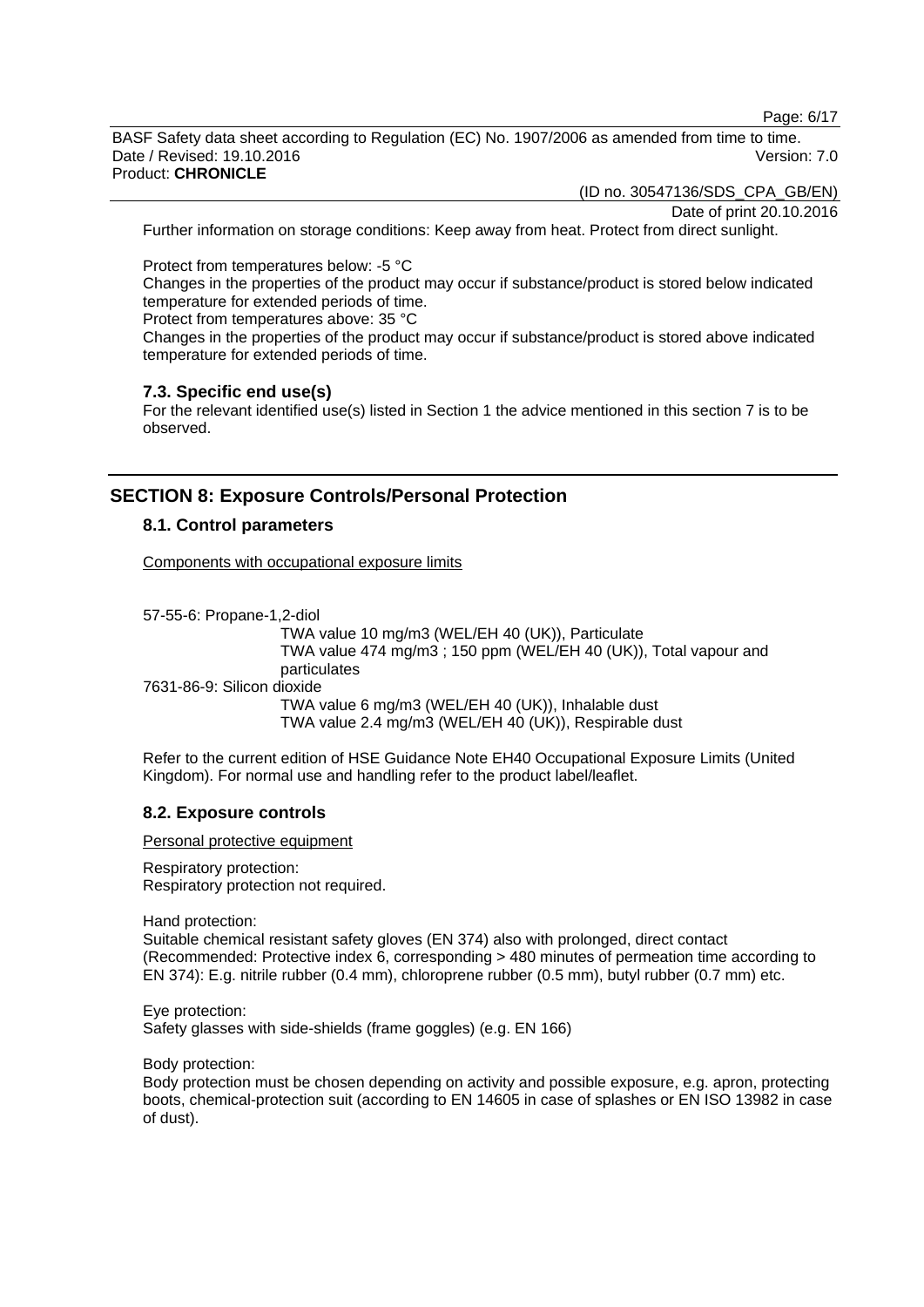Page: 7/17

BASF Safety data sheet according to Regulation (EC) No. 1907/2006 as amended from time to time. Date / Revised: 19.10.2016 Version: 7.0 Product: **CHRONICLE**

> (ID no. 30547136/SDS\_CPA\_GB/EN) Date of print 20.10.2016

General safety and hygiene measures

The statements on personal protective equipment in the instructions for use apply when handling crop-protection agents in final-consumer packing. Wearing of closed work clothing is recommended. Store work clothing separately. Keep away from food, drink and animal feeding stuffs.

Environmental exposure controls For information regarding environmental exposure controls, see Section 6.

# **SECTION 9: Physical and Chemical Properties**

### **9.1. Information on basic physical and chemical properties**

| Form:                  | suspension                                                    |                          |
|------------------------|---------------------------------------------------------------|--------------------------|
| Colour:                | orange                                                        |                          |
| Odour:                 | faint odour, nutty, aromatic                                  |                          |
| Odour threshold:       |                                                               |                          |
|                        | Not determined due to potential                               |                          |
|                        | health hazard by inhalation.                                  |                          |
| pH value:              | approx. 6.5 - 8.5                                             |                          |
|                        | (20 °C)                                                       |                          |
|                        | (measured with the undiluted                                  |                          |
|                        | substance), The product has not                               |                          |
|                        | been tested. The statement has been                           |                          |
|                        | derived from substances/products of                           |                          |
|                        | a similar structure or composition.                           |                          |
| Freezing point:        | < 0 °C                                                        |                          |
| Boiling point:         | approx. 100 °C                                                |                          |
| Flash point:           |                                                               | (DIN EN 22719; ISO 2719) |
|                        | No flash point - Measurement made<br>up to the boiling point. |                          |
| Evaporation rate:      |                                                               |                          |
|                        | not applicable                                                |                          |
| Flammability:          | not flammable                                                 |                          |
| Lower explosion limit: |                                                               |                          |
|                        | As a result of our experience with this                       |                          |
|                        | product and our knowledge of its                              |                          |
|                        | composition we do not expect any                              |                          |
|                        | hazard as long as the product is used                         |                          |
|                        | appropriately and in accordance with                          |                          |
|                        | the intended use.                                             |                          |
| Upper explosion limit: |                                                               |                          |
|                        | As a result of our experience with this                       |                          |
|                        | product and our knowledge of its                              |                          |
|                        | composition we do not expect any                              |                          |
|                        | hazard as long as the product is used                         |                          |
|                        | appropriately and in accordance with                          |                          |
|                        | the intended use.                                             |                          |
| Ignition temperature:  | 380 °C                                                        | (DIN EN 14522)           |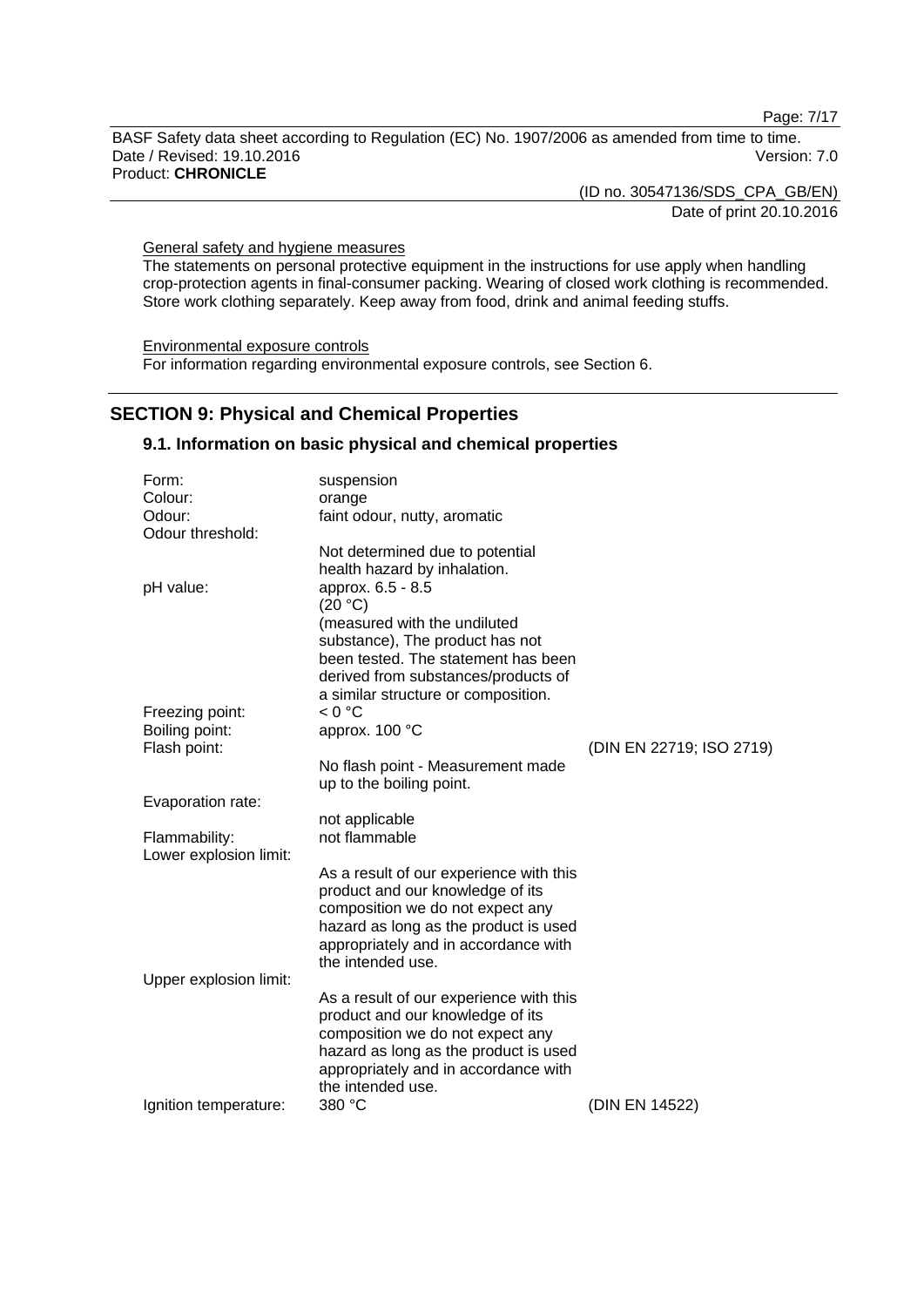Page: 8/17

BASF Safety data sheet according to Regulation (EC) No. 1907/2006 as amended from time to time. Date / Revised: 19.10.2016 Version: 7.0 Product: **CHRONICLE**

(ID no. 30547136/SDS\_CPA\_GB/EN)

Date of print 20.10.2016

| Vapour pressure:                                    | approx. 23 hPa                                                         |                      |
|-----------------------------------------------------|------------------------------------------------------------------------|----------------------|
|                                                     | (20 °C)                                                                |                      |
|                                                     | Information applies to the solvent.                                    |                      |
| Density:                                            | approx. $1.1$ g/cm $3$                                                 | (OECD Guideline 109) |
|                                                     | (20 °C)                                                                |                      |
|                                                     | The product has not been tested.                                       |                      |
|                                                     | The statement has been derived from                                    |                      |
|                                                     | substances/products of a similar                                       |                      |
|                                                     | structure or composition.                                              |                      |
| Relative vapour density (air):                      |                                                                        |                      |
|                                                     | not applicable                                                         |                      |
| Solubility in water:                                | dispersible, The product has not                                       |                      |
|                                                     | been tested. The statement has been                                    |                      |
|                                                     | derived from substances/products of                                    |                      |
|                                                     | a similar structure or composition.                                    |                      |
| Partitioning coefficient n-octanol/water (log Kow): |                                                                        |                      |
|                                                     | not applicable                                                         |                      |
| Thermal decomposition: 255 °C, 630 kJ/kg,           |                                                                        |                      |
|                                                     | (onset temperature)                                                    |                      |
|                                                     | Not a substance liable to self-decomposition according to UN transport |                      |
|                                                     | regulations, class 4.1.                                                |                      |
| Viscosity, dynamic:                                 | approx. 134 mPa.s                                                      | (OECD 114)           |
|                                                     | (20 °C)                                                                |                      |
|                                                     | The product has not been tested.                                       |                      |
|                                                     | The statement has been derived from                                    |                      |
|                                                     | substances/products of a similar                                       |                      |
|                                                     | structure or composition.                                              |                      |
| Explosion hazard:                                   | not explosive                                                          |                      |
| Fire promoting properties:                          | Based on its structural properties                                     |                      |
|                                                     | the product is not classified as                                       |                      |
|                                                     | oxidizing.                                                             |                      |

### **9.2. Other information**

Other Information:

If necessary, information on other physical and chemical parameters is indicated in this section.

# **SECTION 10: Stability and Reactivity**

# **10.1. Reactivity**

No hazardous reactions if stored and handled as prescribed/indicated.

### **10.2. Chemical stability**

The product is stable if stored and handled as prescribed/indicated.

# **10.3. Possibility of hazardous reactions**

No hazardous reactions if stored and handled as prescribed/indicated.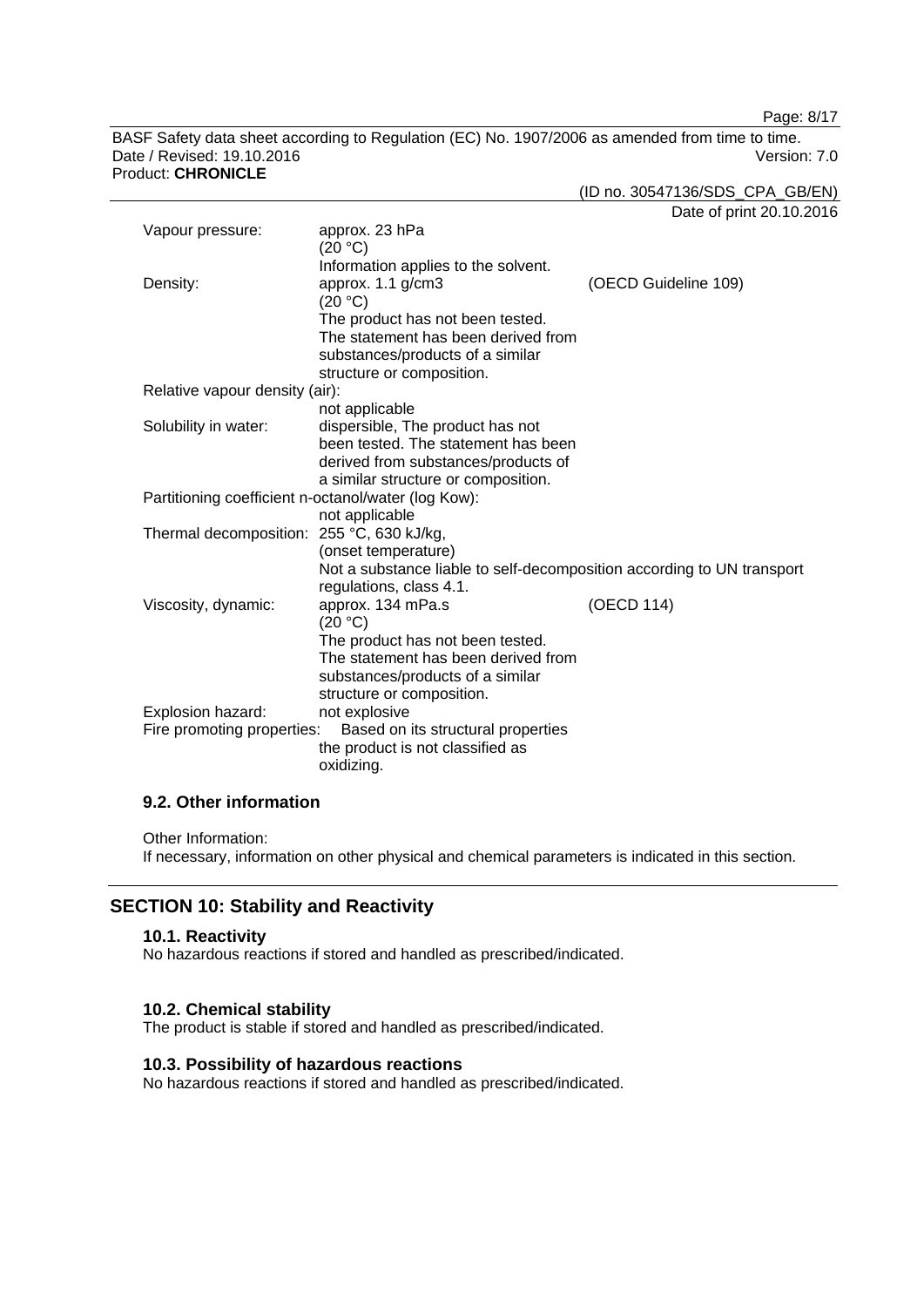Page: 9/17

BASF Safety data sheet according to Regulation (EC) No. 1907/2006 as amended from time to time. Date / Revised: 19.10.2016 **Version: 7.0** Product: **CHRONICLE**

(ID no. 30547136/SDS\_CPA\_GB/EN)

Date of print 20.10.2016

# **10.4. Conditions to avoid**

See MSDS section 7 - Handling and storage.

### **10.5. Incompatible materials**

Substances to avoid: strong oxidizing agents, strong bases, strong acids

### **10.6. Hazardous decomposition products**

Hazardous decomposition products: No hazardous decomposition products if stored and handled as prescribed/indicated.

# **SECTION 11: Toxicological Information**

### **11.1. Information on toxicological effects**

#### Acute toxicity

Assessment of acute toxicity:

Virtually nontoxic after a single ingestion. Virtually nontoxic after a single skin contact. Virtually nontoxic by inhalation. The product has not been tested. The statement has been derived from substances/products of a similar structure or composition.

Experimental/calculated data: LD50 rat (oral): > 5,000 mg/kg (OECD Guideline 401)

LC50 rat (by inhalation): > 3.75 mg/l 4 h (OECD Guideline 403) No mortality was observed. An aerosol was tested.

LD50 rat (dermal): > 4,000 mg/kg (OECD Guideline 402) No mortality was observed.

#### Irritation

Assessment of irritating effects: Not irritating to the eyes. Not irritating to the skin. The product has not been tested. The statement has been derived from substances/products of a similar structure or composition.

Experimental/calculated data: Skin corrosion/irritation rabbit: non-irritant (Guideline 92/69/EEC, B.4)

Serious eye damage/irritation rabbit: non-irritant (Guideline 92/69/EEC, B.5)

### Respiratory/Skin sensitization

Assessment of sensitization:

There is no evidence of a skin-sensitizing potential. The product has not been tested. The statement has been derived from the properties of the individual components.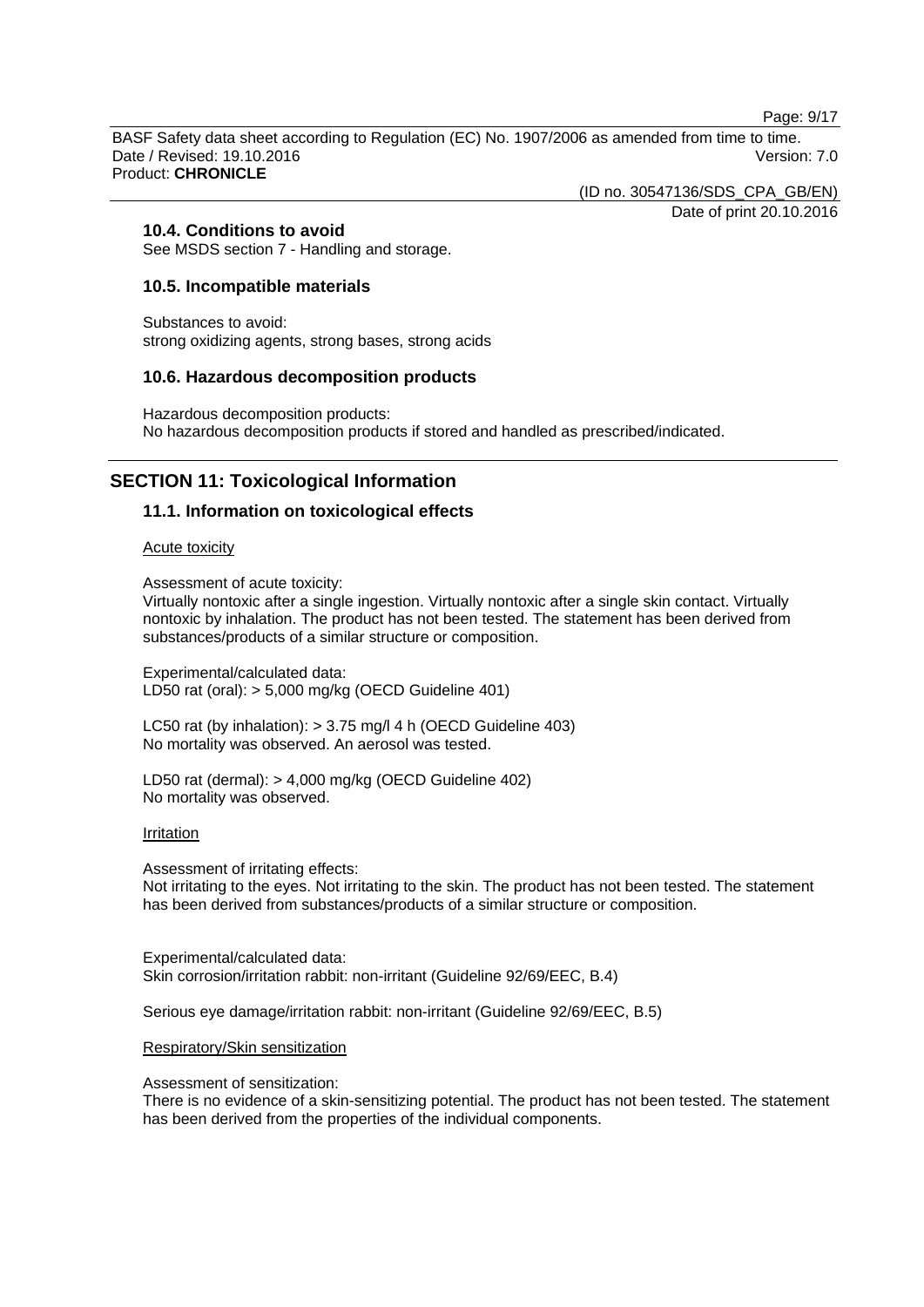Page: 10/17

BASF Safety data sheet according to Regulation (EC) No. 1907/2006 as amended from time to time. Date / Revised: 19.10.2016 **Version: 7.0** Product: **CHRONICLE**

(ID no. 30547136/SDS\_CPA\_GB/EN)

Date of print 20.10.2016

Experimental/calculated data:

modified Buehler test guinea pig: Skin sensitizing effects were not observed in animal studies. (Guideline 92/69/EEC, B.6)

Germ cell mutagenicity

#### Assessment of mutagenicity:

The product has not been tested. The statement has been derived from the properties of the individual components. Mutagenicity tests revealed no genotoxic potential.

#### **Carcinogenicity**

Assessment of carcinogenicity:

The product has not been tested. The statement has been derived from the properties of the individual components.

#### *Information on: pendimethalin (ISO); N-(1-ethylpropyl)-2,6-dinitro-3,4-xylidine Assessment of carcinogenicity:*

*In long-term studies in rats the substance induced thyroid tumors. The effect is caused by an animal specific mechanism that has no human counter part. In long-term studies in mice in which the substance was given by feed, a carcinogenic effect was not observed.* ----------------------------------

#### Reproductive toxicity

Assessment of reproduction toxicity:

The product has not been tested. The statement has been derived from the properties of the individual components. The results of animal studies gave no indication of a fertility impairing effect.

### Developmental toxicity

#### Assessment of teratogenicity:

The product has not been tested. The statement has been derived from the properties of the individual components. Animal studies gave no indication of a developmental toxic effect at doses that were not toxic to the parental animals.

#### Specific target organ toxicity (single exposure)

#### Assessment of STOT single:

Based on the available information there is no specific target organ toxicity to be expected after a single exposure.

Remarks: The product has not been tested. The statement has been derived from the properties of the individual components.

### Repeated dose toxicity and Specific target organ toxicity (repeated exposure)

#### Assessment of repeated dose toxicity:

The product has not been tested. The statement has been derived from the properties of the individual components.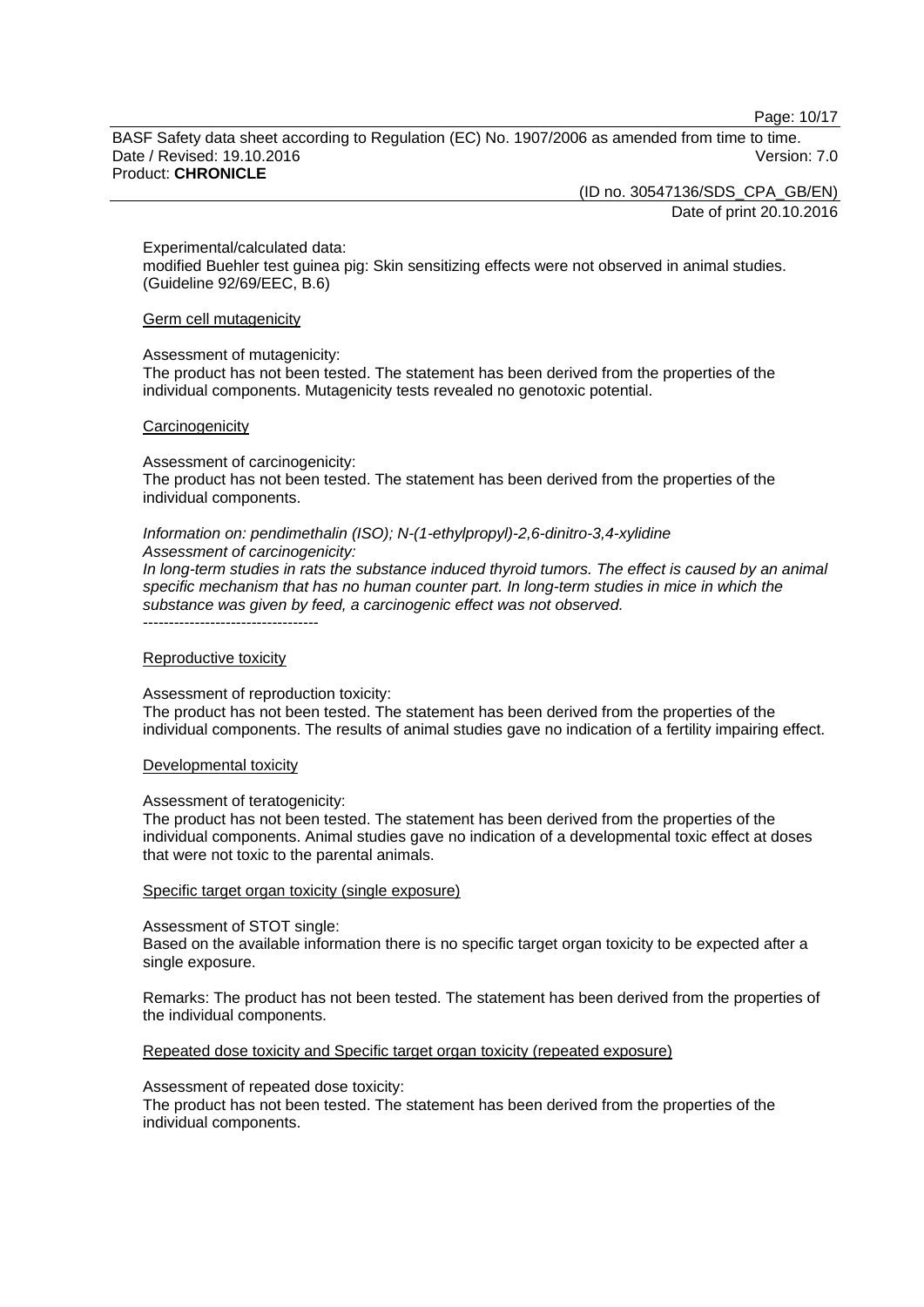Page: 11/17

BASF Safety data sheet according to Regulation (EC) No. 1907/2006 as amended from time to time. Date / Revised: 19.10.2016 **Version: 7.0** Product: **CHRONICLE**

> (ID no. 30547136/SDS\_CPA\_GB/EN) Date of print 20.10.2016

*Information on: pendimethalin (ISO); N-(1-ethylpropyl)-2,6-dinitro-3,4-xylidine Assessment of repeated dose toxicity: No substance-specific organtoxicity was observed after repeated administration to animals. Adaptive effects were observed after repeated exposure in animal studies.*

*Information on: picolinafen (ISO); 2-Pyridinecarboxamide, N-(4-fluorophenyl)-6-[3- (trifluoromethyl)phenoxy]- Assessment of repeated dose toxicity: Repeated exposure to large quantities may affect certain organs.*

*Information on: Silicon dioxide Assessment of repeated dose toxicity: Repeated inhalative uptake of particles/dust reaching the alveoli may cause damage to the lungs.* ----------------------------------

#### Aspiration hazard

No aspiration hazard expected. The product has not been tested. The statement has been derived from the properties of the individual components.

#### Other relevant toxicity information

Misuse can be harmful to health.

# **SECTION 12: Ecological Information**

### **12.1. Toxicity**

Assessment of aquatic toxicity: Very toxic to aquatic life with long lasting effects. The product has not been tested. The statement has been derived from substances/products of a similar structure or composition.

Toxicity to fish:

LC50 (96 h) 4.08 mg/l, Oncorhynchus mykiss (OPP 72-1 (EPA-Guideline), Flow through.) The product has not been tested. The statement has been derived from substances/products of a similar structure or composition.

Aquatic invertebrates: EC50 (48 h) 9.81 mg/l, Daphnia magna (OPP 72-2 (EPA-guideline), static) The product has not been tested. The statement has been derived from substances/products of a similar structure or composition.

Aquatic plants: EC50 (72 h) 0.0299 mg/l (growth rate), Selenastrum capricornutum (OECD Guideline 201, static)

No observed effect concentration (72 h) 0.0017 mg/l, Selenastrum capricornutum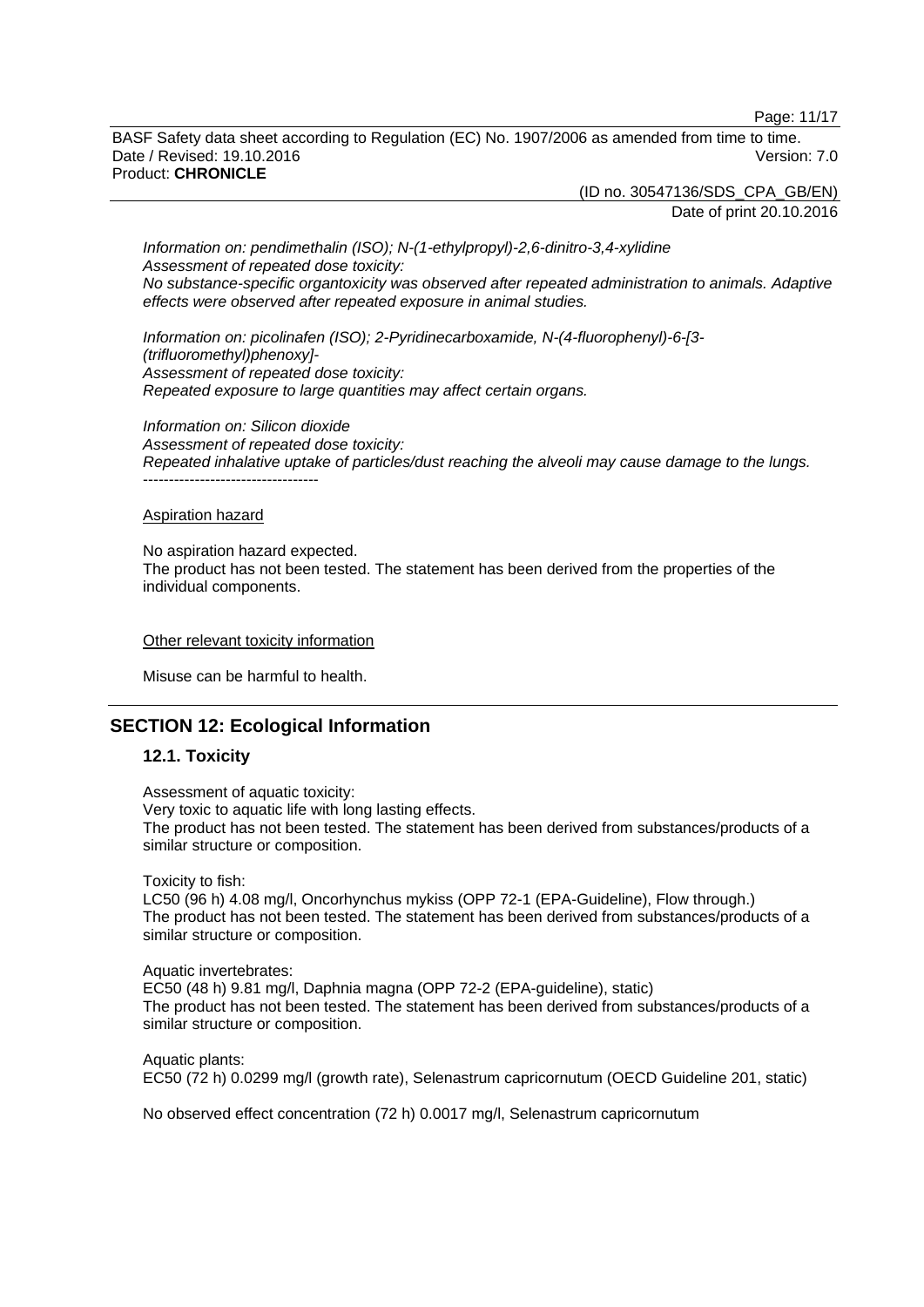Page: 12/17

BASF Safety data sheet according to Regulation (EC) No. 1907/2006 as amended from time to time. Date / Revised: 19.10.2016 **Version: 7.0** Product: **CHRONICLE**

(ID no. 30547136/SDS\_CPA\_GB/EN)

Date of print 20.10.2016

Chronic toxicity to fish:

No observed effect concentration (28 d) 0.486 mg/l, Oncorhynchus mykiss The product has not been tested. The statement has been derived from substances/products of a similar structure or composition.

Chronic toxicity to aquatic invertebrates: No observed effect concentration (21 d) 0.00881 mg/l, Daphnia magna

### **12.2. Persistence and degradability**

Assessment biodegradation and elimination (H2O): The product has not been tested. The statement has been derived from the properties of the individual components.

*Information on: pendimethalin (ISO); N-(1-ethylpropyl)-2,6-dinitro-3,4-xylidine Assessment biodegradation and elimination (H2O): Not readily biodegradable (by OECD criteria).*

*Information on: picolinafen (ISO); 2-Pyridinecarboxamide, N-(4-fluorophenyl)-6-[3- (trifluoromethyl)phenoxy]- Assessment biodegradation and elimination (H2O): Not readily biodegradable (by OECD criteria).*

----------------------------------

### **12.3. Bioaccumulative potential**

Assessment bioaccumulation potential: The product has not been tested. The statement has been derived from the properties of the individual components.

*Information on: pendimethalin (ISO); N-(1-ethylpropyl)-2,6-dinitro-3,4-xylidine Bioaccumulation potential: Bioconcentration factor: 5,100 Based on a weight of evidence, the compound will not bioaccumulate.*

*Information on: picolinafen (ISO); 2-Pyridinecarboxamide, N-(4-fluorophenyl)-6-[3- (trifluoromethyl)phenoxy]- Bioaccumulation potential: Bioconcentration factor: 580 Accumulation in organisms is not to be expected.* ----------------------------------

### **12.4. Mobility in soil**

Assessment transport between environmental compartments: Adsorption in soil: The product has not been tested. The statement has been derived from the properties of the individual components.

*Information on: pendimethalin (ISO); N-(1-ethylpropyl)-2,6-dinitro-3,4-xylidine Assessment transport between environmental compartments:*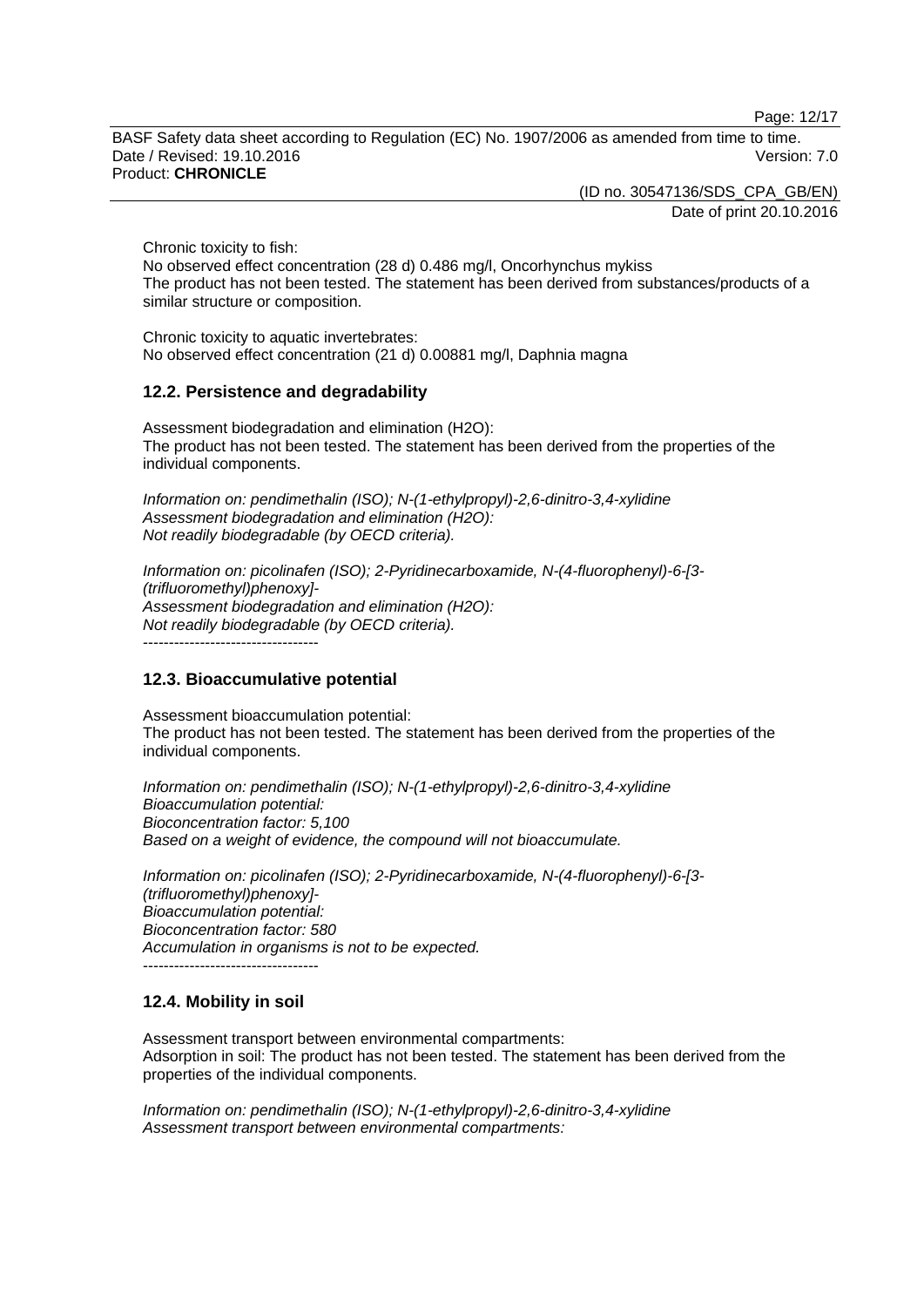Page: 13/17

BASF Safety data sheet according to Regulation (EC) No. 1907/2006 as amended from time to time. Date / Revised: 19.10.2016 **Version: 7.0** Product: **CHRONICLE**

(ID no. 30547136/SDS\_CPA\_GB/EN)

Date of print 20.10.2016

*Volatility: The substance will slowly evaporate into the atmosphere from the water surface. Adsorption in soil: Following exposure to soil, adsorption to solid soil particles is probable, therefore contamination of groundwater is not expected.*

*Information on: picolinafen (ISO); 2-Pyridinecarboxamide, N-(4-fluorophenyl)-6-[3- (trifluoromethyl)phenoxy]- Assessment transport between environmental compartments: Adsorption in soil: Following exposure to soil, adsorption to solid soil particles is probable, therefore contamination of groundwater is not expected.*  $-$ 

# **12.5. Results of PBT and vPvB assessment**

The product does not contain a substance fulfilling the PBT (persistent/bioaccumulative/toxic) criteria or the vPvB (very persistent/very bioaccumulative) criteria.

### **12.6. Other adverse effects**

The product does not contain substances that are listed in Regulation (EC) 1005/2009 on substances that deplete the ozone layer.

### **12.7. Additional information**

Other ecotoxicological advice: Do not discharge product into the environment without control.

# **SECTION 13: Disposal Considerations**

### **13.1. Waste treatment methods**

Must be disposed of or incinerated in accordance with local regulations.

The UK Environmental Protection (Duty of Care) Regulations (EP) and amendments should be noted (United Kingdom).

This product and any uncleaned containers must be disposed of as hazardous waste in accordance with the 2005 Hazardous Waste Regulations and amendments (United Kingdom)

Contaminated packaging: Contaminated packaging should be emptied as far as possible and disposed of in the same manner as the substance/product.

# **SECTION 14: Transport Information**

### **Land transport**

ADR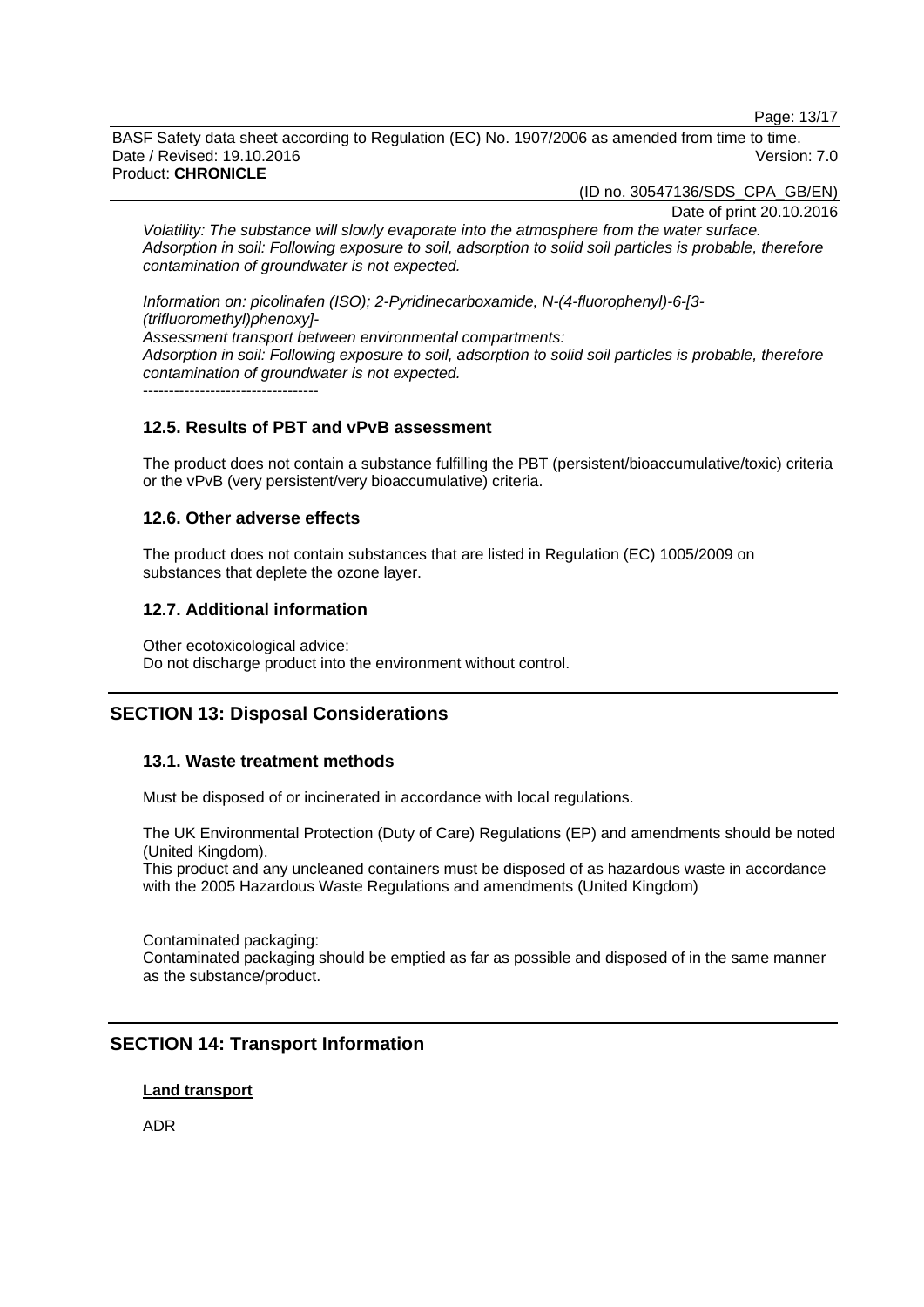Page: 14/17

BASF Safety data sheet according to Regulation (EC) No. 1907/2006 as amended from time to time.<br>Date / Revised: 19.10.2016 Version: 7.0 Date / Revised: 19.10.2016 Version: 7.0 Product: **CHRONICLE**

(ID no. 30547136/SDS\_CPA\_GB/EN)

| Date of print 20.10.2016 |  |
|--------------------------|--|
|--------------------------|--|

| UN number<br>UN proper shipping name:<br>Transport hazard class(es):<br>Packing group:<br>Environmental hazards:<br>Special precautions for<br>user: | <b>UN3082</b><br>ENVIRONMENTALLY HAZARDOUS SUBSTANCE, LIQUID,<br>N.O.S. (contains PENDIMETHALIN)<br>9, EHSM<br>$\mathbf{III}$<br>yes<br>Tunnel code: E |  |
|------------------------------------------------------------------------------------------------------------------------------------------------------|--------------------------------------------------------------------------------------------------------------------------------------------------------|--|
| <b>RID</b>                                                                                                                                           |                                                                                                                                                        |  |
| UN number<br>UN proper shipping name:                                                                                                                | <b>UN3082</b><br>ENVIRONMENTALLY HAZARDOUS SUBSTANCE, LIQUID,<br>N.O.S. (contains PENDIMETHALIN)                                                       |  |
| Transport hazard class(es):<br>Packing group:<br>Environmental hazards:<br>Special precautions for<br>user:                                          | 9, EHSM<br>$\mathbf{III}$<br>yes<br>None known                                                                                                         |  |
| <b>Inland waterway transport</b><br><b>ADN</b>                                                                                                       |                                                                                                                                                        |  |
| UN number<br>UN proper shipping name:                                                                                                                | <b>UN3082</b><br>ENVIRONMENTALLY HAZARDOUS SUBSTANCE, LIQUID,<br>N.O.S. (contains PENDIMETHALIN)                                                       |  |
| Transport hazard class(es):<br>Packing group:<br>Environmental hazards:<br>Special precautions for<br>user:                                          | 9, EHSM<br>$\mathbf{III}$<br>yes<br>None known                                                                                                         |  |
| <b>Transport in inland waterway vessel</b><br>Not evaluated                                                                                          |                                                                                                                                                        |  |
| <u>Sea transport</u>                                                                                                                                 |                                                                                                                                                        |  |
| <b>IMDG</b>                                                                                                                                          |                                                                                                                                                        |  |
| UN number:<br>UN proper shipping name:                                                                                                               | <b>UN 3082</b><br>ENVIRONMENTALLY HAZARDOUS SUBSTANCE, LIQUID,<br>N.O.S. (contains PENDIMETHALIN)                                                      |  |
| Transport hazard class(es):<br>Packing group:<br>Environmental hazards:                                                                              | 9, EHSM<br>Ш                                                                                                                                           |  |
|                                                                                                                                                      | yes<br>Marine pollutant: YES                                                                                                                           |  |
| Special precautions for<br>user:                                                                                                                     | None known                                                                                                                                             |  |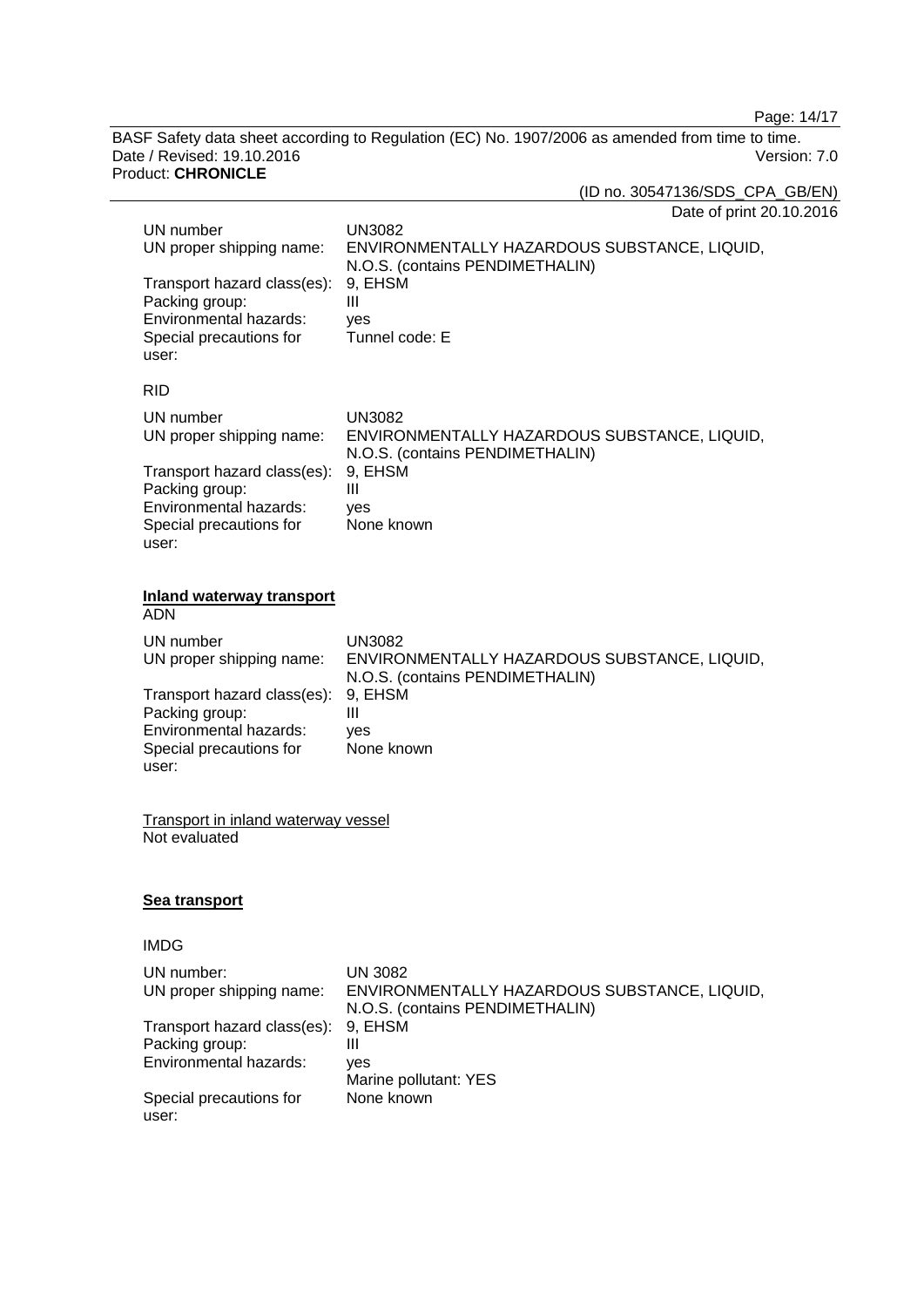Page: 15/17

BASF Safety data sheet according to Regulation (EC) No. 1907/2006 as amended from time to time. Date / Revised: 19.10.2016 **Version: 7.0** Product: **CHRONICLE**

> (ID no. 30547136/SDS\_CPA\_GB/EN) Date of print 20.10.2016

### **Air transport**

# IATA/ICAO

| UN number:<br>UN proper shipping name: | UN 3082<br>ENVIRONMENTALLY HAZARDOUS SUBSTANCE, LIQUID, |
|----------------------------------------|---------------------------------------------------------|
|                                        | N.O.S. (contains PENDIMETHALIN)                         |
| Transport hazard class(es): 9, EHSM    |                                                         |
| Packing group:                         | Ш                                                       |
| Environmental hazards:                 | ves                                                     |
| Special precautions for                | None known                                              |
| user:                                  |                                                         |

### **14.1. UN number**

See corresponding entries for "UN number" for the respective regulations in the tables above.

### **14.2. UN proper shipping name**

See corresponding entries for "UN proper shipping name" for the respective regulations in the tables above.

### **14.3. Transport hazard class(es)**

See corresponding entries for "Transport hazard class(es)" for the respective regulations in the tables above.

### **14.4. Packing group**

See corresponding entries for "Packing group" for the respective regulations in the tables above.

### **14.5. Environmental hazards**

See corresponding entries for "Environmental hazards" for the respective regulations in the tables above.

### **14.6. Special precautions for user**

See corresponding entries for "Special precautions for user" for the respective regulations in the tables above.

### **14.7. Transport in bulk according to Annex II of MARPOL and the IBC Code**

| Regulation:         | Not evaluated |
|---------------------|---------------|
| Shipment approved:  | Not evaluated |
| Pollution name:     | Not evaluated |
| Pollution category: | Not evaluated |
| Ship Type:          | Not evaluated |

#### **Further information**

This product is subject to the most recent edition of "The Carriage of Dangerous Goods and Use of Transportable Pressure Equipment Regulations" and their amendments (United Kingdom).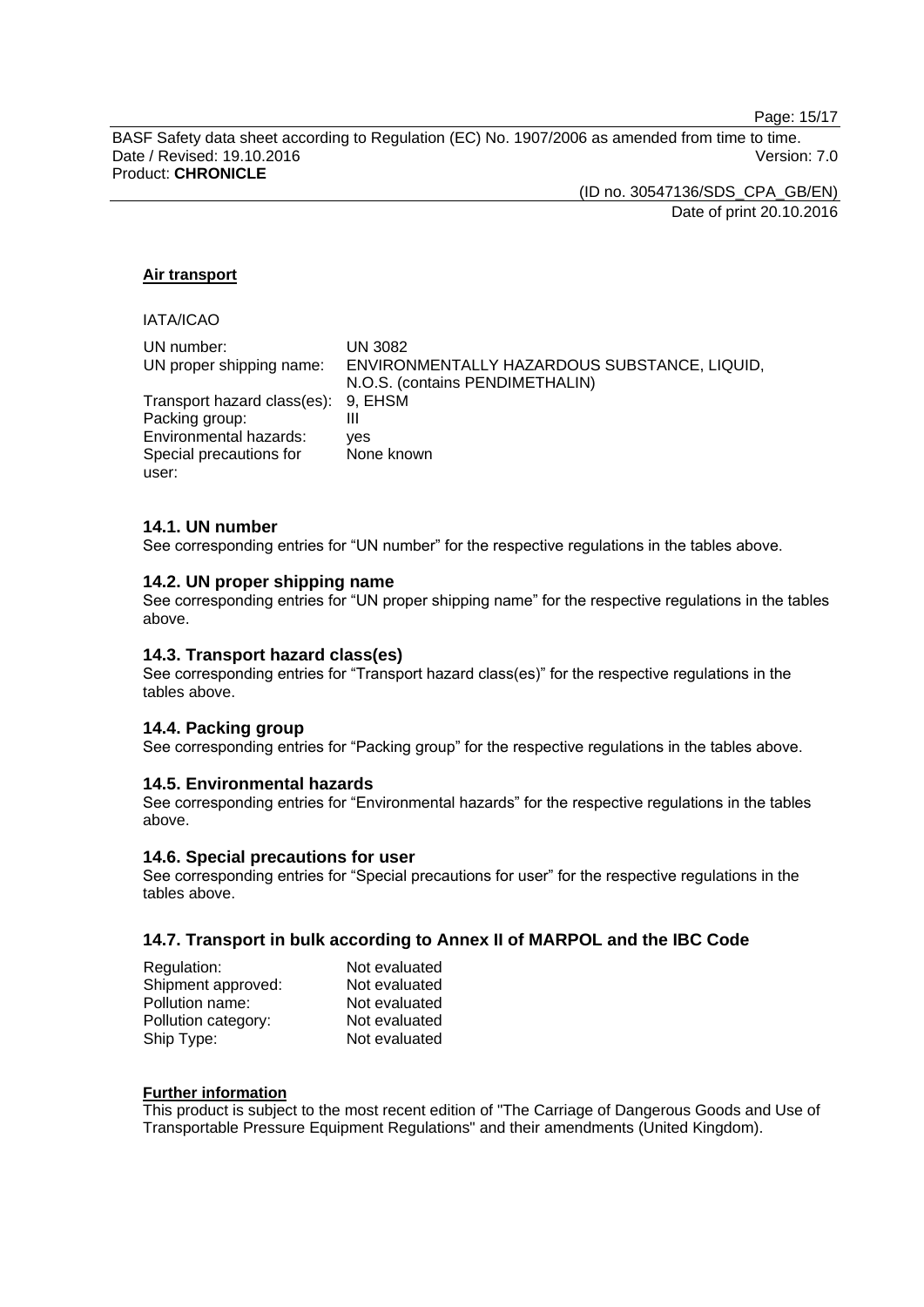Page: 16/17

BASF Safety data sheet according to Regulation (EC) No. 1907/2006 as amended from time to time. Date / Revised: 19.10.2016 **Version: 7.0** Product: **CHRONICLE**

> (ID no. 30547136/SDS\_CPA\_GB/EN) Date of print 20.10.2016

# **SECTION 15: Regulatory Information**

### **15.1. Safety, health and environmental regulations/legislation specific for the substance or mixture**

This product is classified under the European CLP Regulation.

The data should be considered when making any assessment under the Control of Substances Hazardous to Health Regulations (COSHH), and related guidance, for example, 'COSHH Essentials' (United Kingdom).

This product may be subject to the Control of Major Accident Hazards Regulations (COMAH), and amendments if specific threshold tonnages are exceeded (United Kingdom).

### **15.2. Chemical Safety Assessment**

Advice on product handling can be found in sections 7 and 8 of this safety data sheet.

# **SECTION 16: Other Information**

For proper and safe use of this product, please refer to the approval conditions laid down on the product label.

Full text of the classifications, including the hazard classes and the hazard statements, if mentioned in section 2 or 3:

| Hazardous to the aquatic environment - acute                                                 |
|----------------------------------------------------------------------------------------------|
| Hazardous to the aquatic environment - chronic                                               |
| Skin sensitization                                                                           |
| Acute toxicity                                                                               |
| Skin corrosion/irritation                                                                    |
| Serious eye damage/eye irritation                                                            |
| Very toxic to aquatic life with long lasting effects.                                        |
| To avoid risks to human health and the environment, comply with the<br>instructions for use. |
| May cause an allergic skin reaction.                                                         |
| Very toxic to aquatic life.                                                                  |
| Causes serious eye damage.                                                                   |
| Causes skin irritation.                                                                      |
| Harmful if swallowed.                                                                        |
|                                                                                              |

If you have any queries relating to this MSDS, it's contents or any other product safety related questions, please write to the following e-mail address: product-safety-north@basf.com

The data contained in this safety data sheet are based on our current knowledge and experience and describe the product only with regard to safety requirements. This safety data sheet is neither a Certificate of Analysis (CoA) nor technical data sheet and shall not be mistaken for a specification agreement. Identified uses in this safety data sheet do neither represent an agreement on the corresponding contractual quality of the substance/mixture nor a contractually designated use. It is the